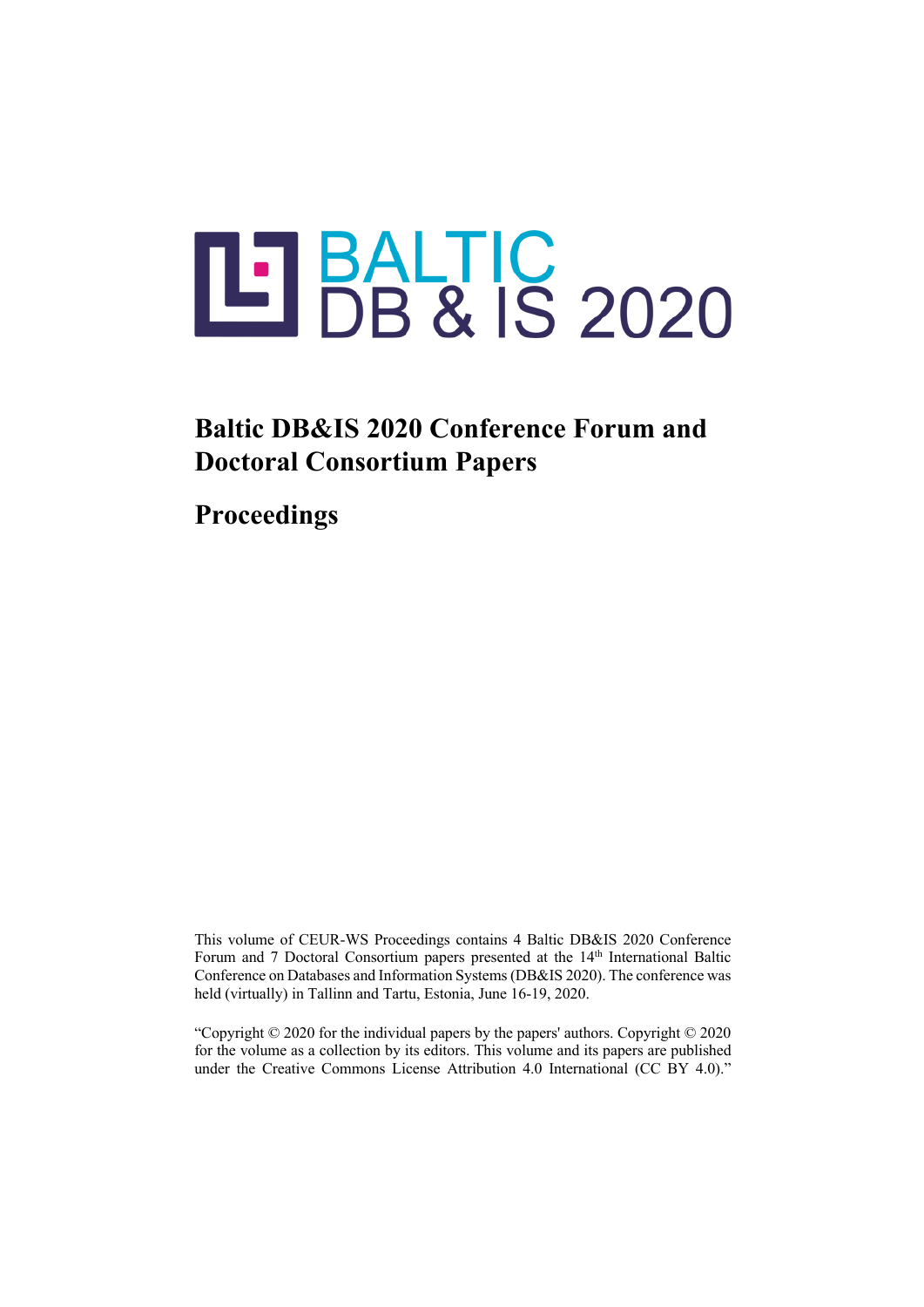### **Preface**

The 14th International Baltic Conference on Databases and Information Systems was held virtually in Tallinn and Tartu, Estonia, during June 16-19, 2020. The conference was organized by the Tallinn University of Technology and University of Tartu.

These proceedings include the papers that were presented at the Baltic DB&IS 2020 Forum and Doctoral Consortium. The Conference Forum papers were accepted after the evaluation process. Each paper was independently reviewed by at least three independent members of the international Program Committee. Some papers were invited to the Forum as the result of conference papers' evaluation process (selected from the 52 submitted). The 4 Forum papers present the authors' positions, innovative work in progress, and demonstrated innovative tools and applications.

The Doctoral Consortium provided an opportunity for PhD students to present their work to a group of mentors and peers from a diverse set of academic and industrial institutions in a relaxed and supportive environment. It also helped to receive constructive feedback on their doctoral research from the field experts. Additionally, it supported building a network with peers and future colleagues. Each doctoral consortium submission was reviewed by 2-3 mentors and in the end 7 papers are included to these proceedings and for the presentation at the conference.

We are grateful to the reviewers and doctoral consortium mentors for their thorough evaluation and support. We thank all authors for their submissions and presentations.

June 2020 Riina Maigre and Eduard Petlenkov *Doctoral Consortium Chairs* Raimundas Matulevičius and Tarmo Robal *Program Chairs* Hele-Mai Haav and Jaan Penjam *General Chairs*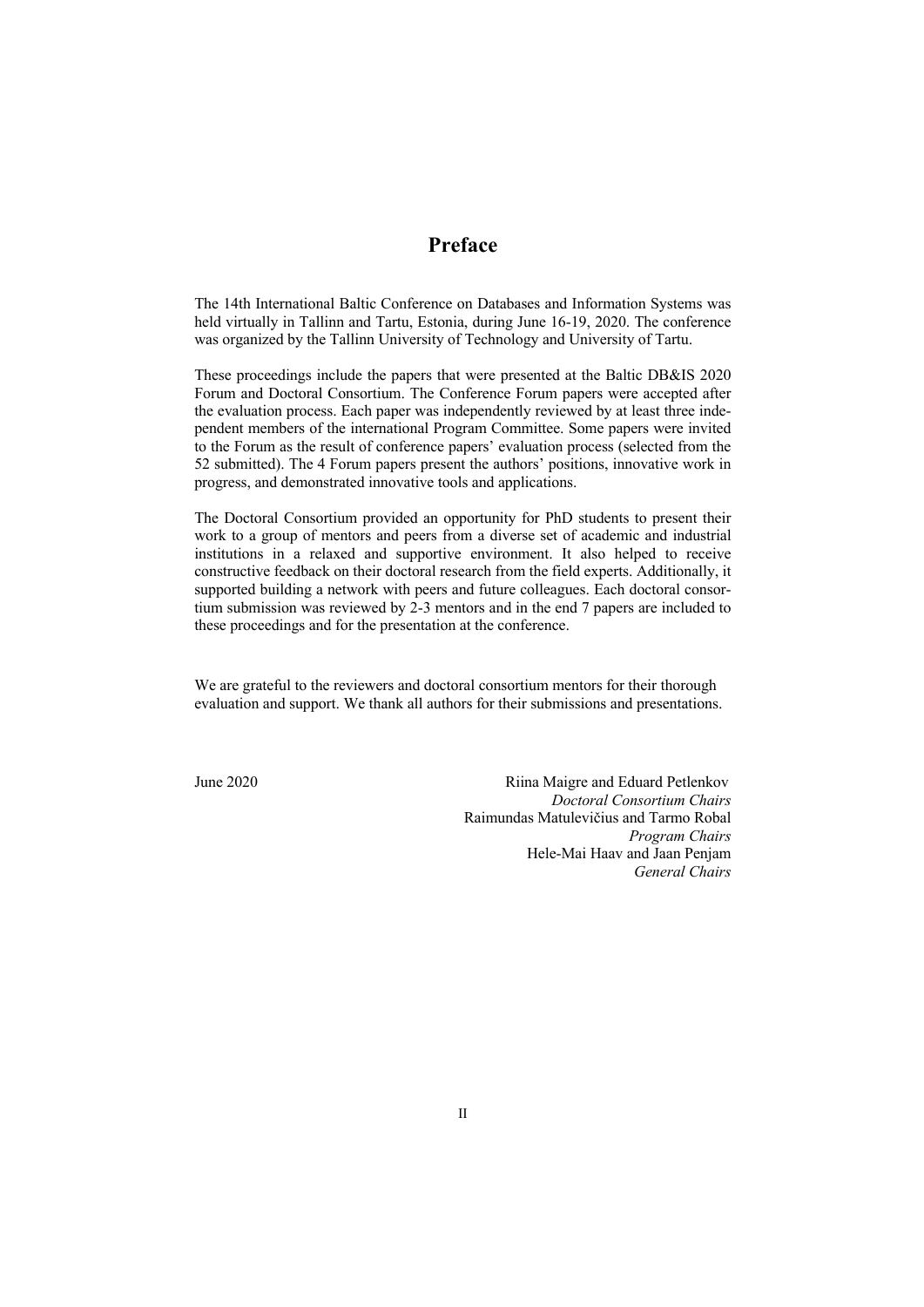# **Organization**

### **General Chairs**

| Hele-Mai Haav | Tallinn University of Technology, Estonia |
|---------------|-------------------------------------------|
| Jaan Penjam   | Tallinn University of Technology, Estonia |

## **Program Chairs**

| Tarmo Robal            | Tallinn University of Technology, Estonia |
|------------------------|-------------------------------------------|
| Raimundas Matulevičius | University of Tartu, Estonia              |

# **Steering Committee Members**

| Royal Institute of Technology and Stockholm University,<br>Sweden |
|-------------------------------------------------------------------|
|                                                                   |
| Norwegian University of Science and Technology,                   |
| Norway                                                            |
| University of Latvia, Latvia                                      |
| University of Latvia, Latvia                                      |
| Vilnius University, Lithuania                                     |
| Riga Technical University, Latvia                                 |
| Tallinn University of Technology, Estonia                         |
| Riga Technical University, Latvia                                 |
| Vilnius University, Lithuania                                     |
| University of Tartu, Estonia                                      |
| Tallinn University of Technology, Estonia                         |
| Vilnius Gediminas Technical University, Lithuania                 |
|                                                                   |

# **Program Committee Members**

| Witold Abramowicz    | Poznan University of Economics, Poland                  |
|----------------------|---------------------------------------------------------|
| Rajendra Akerkar     | Western Norway Research Institute, Norway               |
| Alla Anohina-Naumeca | Riga Technical University, Latvia                       |
| Guntis Arnicans      | University of Latvia, Latvia                            |
| Irina Astrova        | Swedbank Eesti, Estonia                                 |
| Marko Bajec          | University of Ljubljana, Slovenia                       |
| Josef Basl           | University of West Bohemia, Czech Republic              |
| Janis Bicevskis      | University of Latvia, Latvia                            |
| Mária Bieliková      | Slovak University of Technology in Bratislava, Slovakia |
| Ilze Birzniece       | Riga Technical University, Latvia                       |
| Juris Borzovs        | University of Latvia, Latvia                            |
|                      |                                                         |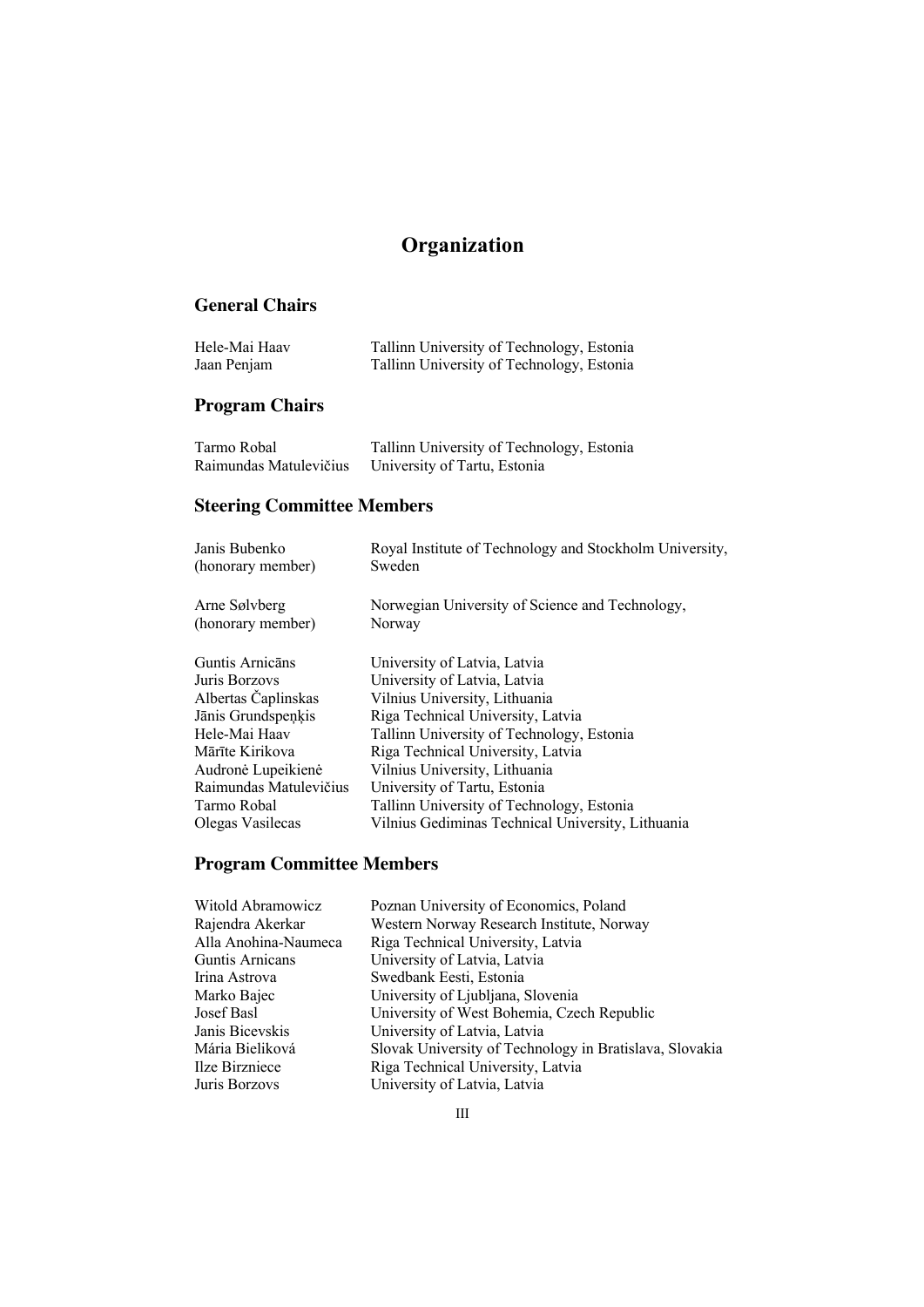Robert Buchmann Babes-Bolyai University, Romania Ahto Buldas Tallinn University of Technology, Estonia Albertas Caplinskas Vilnius University, Lithuania Tania Cerquitelli Politecnico di Torino, Italy Universidad Catolica de la Santisima Concepcion, Chile Guanliang Chen Monash University, Australia Christine Choppy University of Paris, France Gintautas Dzemyda Vilnius University, Lithuania Dale Dzemydiene Vilnius University, Lithuania Johann Eder Universität Klagenfurt, Austria Olga Fragou Hellenic Open University, Greece Flavius Frasincar Erasmus University Rotterdam, Netherlands Wojciech Froelich University of Silesia, Poland Janis Grundspenkis Riga Technical University, Latvia Saulius Gudas Vilnius University, Lithuania Hyoil Han Illinois State University, USA Claudia Hauff TU Delft, The Netherlands Mirjana Ivanovic University of Novi Sad, Serbia Hannu Jaakkola Tampere University, Finland Marite Kirikova Riga Technical University, Latvia Arne Koschel Hochschule Hannover University of Applied Sciences and Arts, Germany Dalia Kriksciuniene Vilnius University, Lithuania Olga Kurasova Vilnius University, Lithuania Mart Laanpere Tallinn University, Estonia Dejan Lavbic University of Ljubljana, Slovenia Marion Lepmets SoftComply, Germany/Estonia Innar Liiv Tallinn University of Technology, Estonia Christoph Lofi TU Delft, The Netherlands Audrone Lupeikene Vilnius University, Lithuania Victoria University of Wellington, New Zealand Olaf Maennel Tallinn University of Technology, Estonia Riina Maigre Tallinn University of Technology, Estonia Saulius Maskeliunas Vilnius University, Lithuania Mihhail Matskin Royal Institute of Technology, Sweden Alexander Mädche Karlsruhe Institute of Technology, Germany Timo Mäkinen Tampere University, Finland Martin Necaský Charles University, Czech Republic Laila Niedrite University of Latvia, Latvia Christophoros Nikou University of Ioannina, Greece Jyrki Nummenmaa Tampere University, Finland Jens Myrup Pedersen Aalborg University, Denmark Eduard Petlenkov Tallinn University of Technology, Estonia Gunnar Piho Tallinn University of Technology, Estonia Jaroslav Pokorny Charles University in Prague, Czech Republic Achilleas Psyllidis TU Delft, The Netherlands Jolita Ralyte University of Geneva, Switzerland David Jose Ribeiro Lamas Tallinn University, Estonia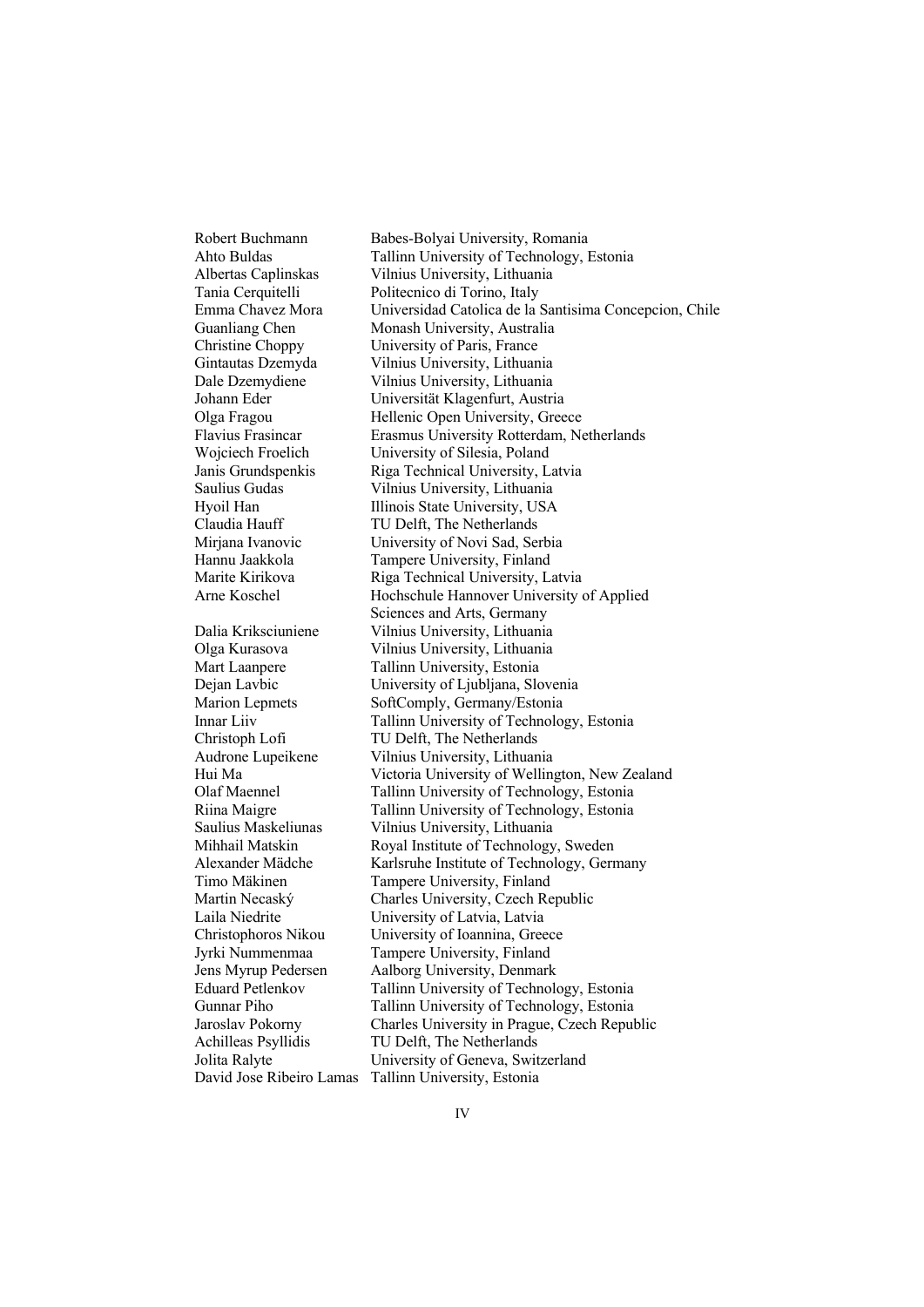| José Raúl Romero       | University of Cordoba, Spain                       |
|------------------------|----------------------------------------------------|
| Gunter Saake           | Otto von Guericke University of Magdeburg, Germany |
| Imen Ben Sassi         | Tallinn University of Technology, Estonia          |
| Janis Stirna           | Stockholm University, Sweden                       |
| Jelena Zdravkovic      | Stockholm University, Sweden                       |
| Jaak Tepandi           | Tallinn University of Technology, Estonia          |
| Helgi Thorbergsson     | University of Iceland, Iceland                     |
| Ahto Truu              | Guardtime, Estonia                                 |
| Kadri Umbleja          | Tallinn University of Technology, Estonia          |
| Olegas Vasilecas       | Vilnius Gediminas Technical University, Lithuania  |
| Kristiina Vassiljeva   | Tallinn University of Technology, Estonia          |
| Damjan Vavpotic        | University of Ljubljana, Slovenia                  |
| Tatjana Welzer         | University of Maribor, Slovenia                    |
| Algimantas Venckauskas | Kaunas University of Technology, Lithuania         |
| Markus Westner         | OTH-Regensburg, Germany                            |
|                        |                                                    |

### **Doctoral Consortium Chairs**

| Riina Maigre     | Tallinn University of Technology, Estonia |
|------------------|-------------------------------------------|
| Eduard Petlenkov | Tallinn University of Technology, Estonia |

### **Doctoral Consortium Mentors**

| Audrone Lupeikiene | Vilnius University, Lithuania             |
|--------------------|-------------------------------------------|
| Laila Niedrite     | University of Latvia, Latvia              |
| Gunnar Piho        | Tallinn University of Technology, Estonia |